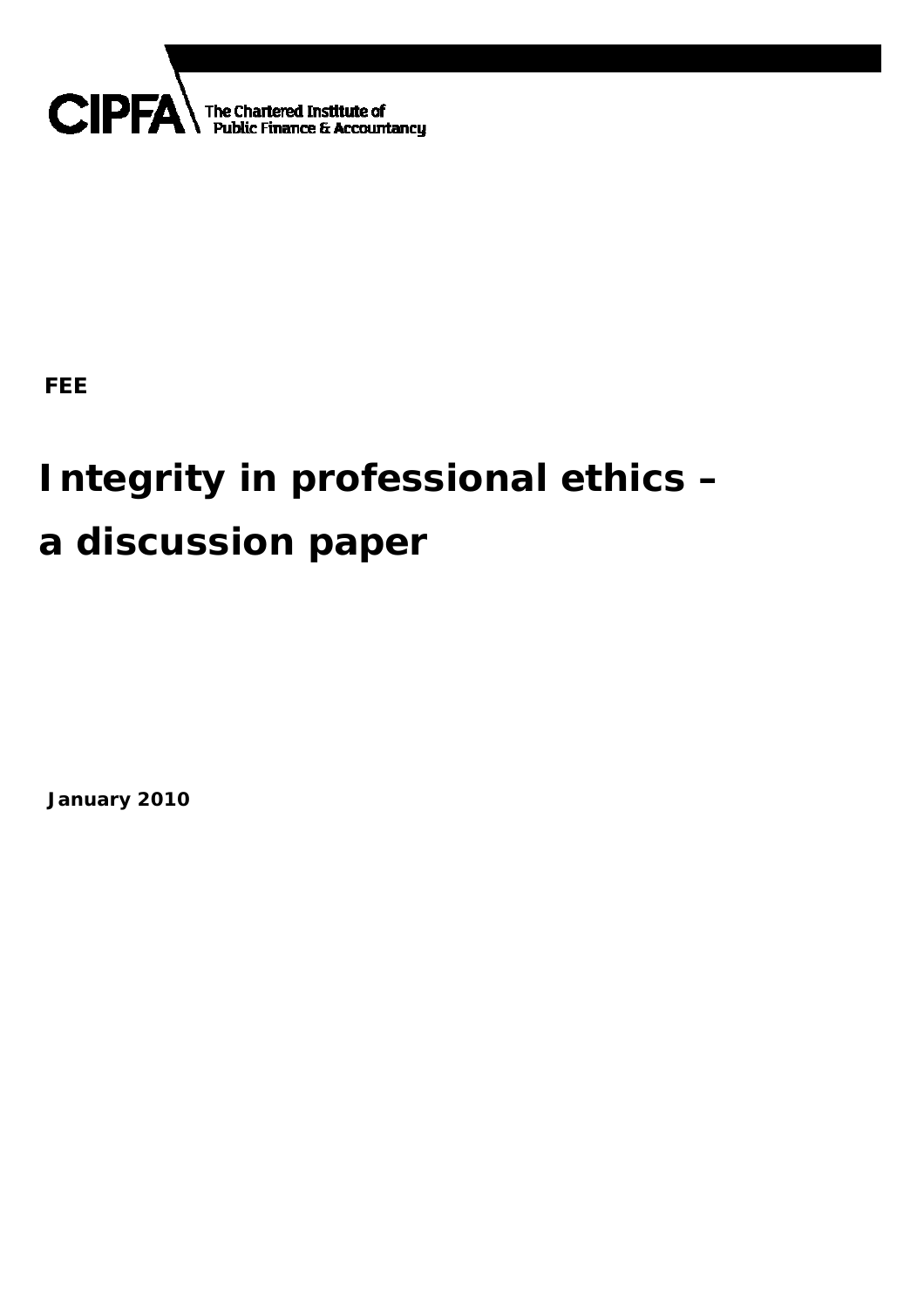CIPFA is one of the leading professional accountancy bodies in the UK and the only one which specialises in the public services. It is responsible for the education and training of professional accountants and for their regulation through the setting and monitoring of professional standards. Uniquely among the professional accountancy bodies in the UK, CIPFA has responsibility for setting accounting standards for a significant part of the economy, namely local government. CIPFA's members work (often at the most senior level) in public service bodies, in the national audit agencies and major accountancy firms. They are respected throughout for their high technical and ethical standards, and professional integrity. CIPFA also provides a range of high quality advisory, information, and training and consultancy services to public service organisations. As such, CIPFA is the leading independent commentator on managing and accounting for public money.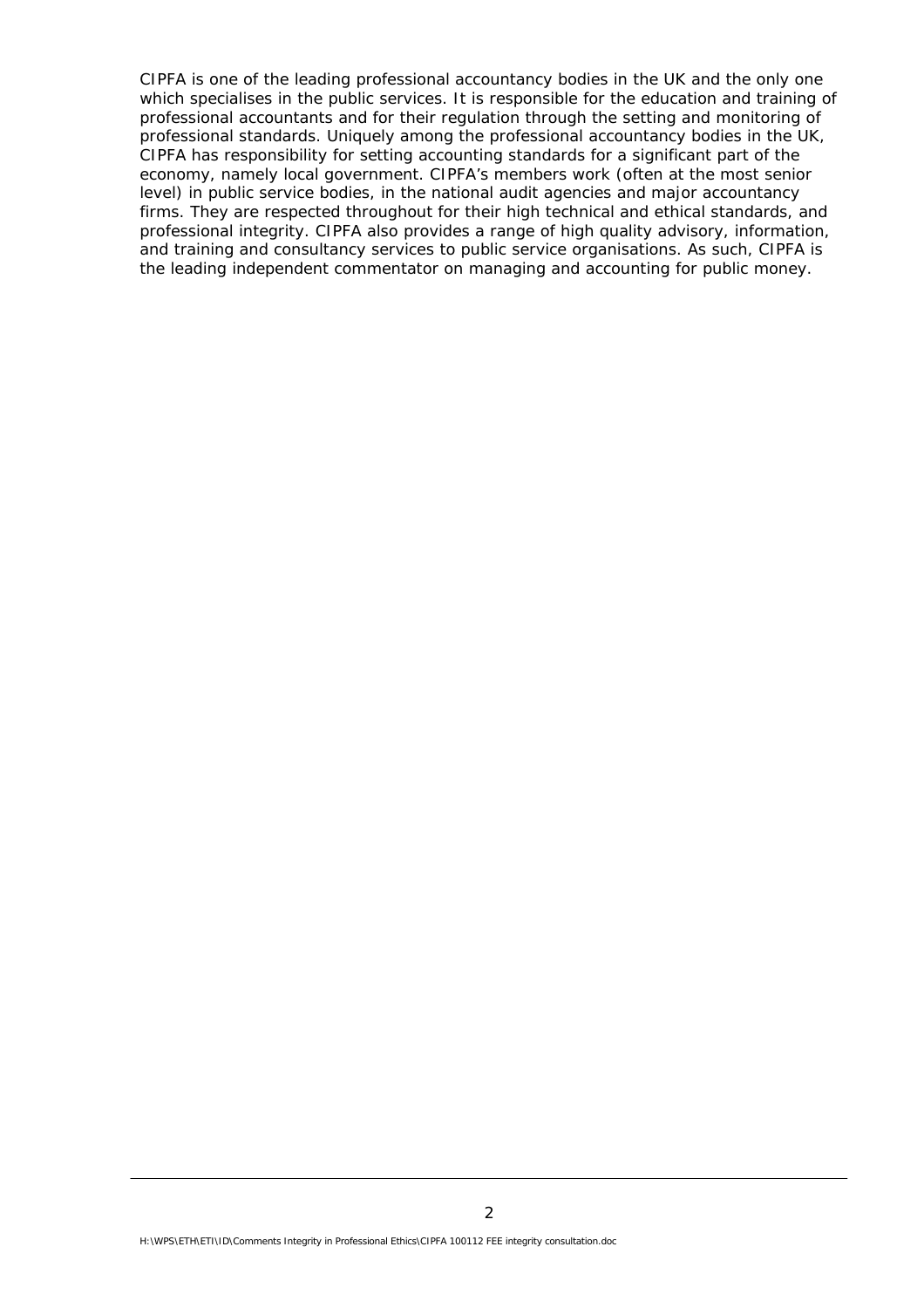CIPFA is pleased to have the opportunity to respond to FEE's discussion paper. Answers to the numbered questions appear below.

In general terms, we feel that the paper is an interesting discussion of the place of integrity within the general canon of professional behaviour. However, we feel that the purpose of the debate needs to be clarified. If it is aimed at people in the Institutes' conduct areas, and at functions in business such as compliance departments, then it adds to the understanding and development of ethical issues.

However, we have some concerns that a wider target audience would be disinclined to engage with such a debate. IFAC member bodies are about to put into place the 2009 revised IFAC Code, which as the FEE paper recognises, deals with integrity as one of the 5 key principles. It seems unlikely that suggesting a "parent and subsidiary" structure within the 5 principles would add to the understanding of accountants, particularly those working in business. In fact, the publication of different emphases amongst the 5 principles may give the impression that the profession's leaders are not fully aligned in this area, and we feel that this is a significant risk to run, with limited potential gains.

We feel that the most valuable communication with working accountants would be by means of practical suggestions for action, and ideally including case study material. We realise that this is mentioned in paragraph 1.2, but the instances – for example 6.7 and 6.8 – are limited both in number and in depth. We feel that this area of practical guidance would be the best opportunity for effective action in further study.

We also note that the examples are mainly drawn from issues in and around the statutory audit. This gives only a partial view of the issue of integrity in professional accountancy, and there seems to be only limited recognition of the accountant's role in financial reporting, or in management accounting. There is also little recognition of the significance of public sector accounting. There is much about public sector activity that could therefore usefully inform this issue. For example, the role of the Chief Finance Officer in the UK is clearly defined in law as going beyond a contractual employer-employee relationship. Statutory officers of local authorities, for example, have a protection in law which allows them to exercise their professional responsibilities in with regard to a wider group of stakeholders and the electorate.

## **Answers to the numbered questions:**

Q1 Integrity is about adhering to principles, because you actually believe in those principles. It is about having personal standards. It is however possible for an individual to uphold and practice personal standards that are different from everyone else's – that individual still has integrity. So for the purposes of a discussion of professional ethics, we have to add a requirement that your standards are the same as those generally accepted in your profession.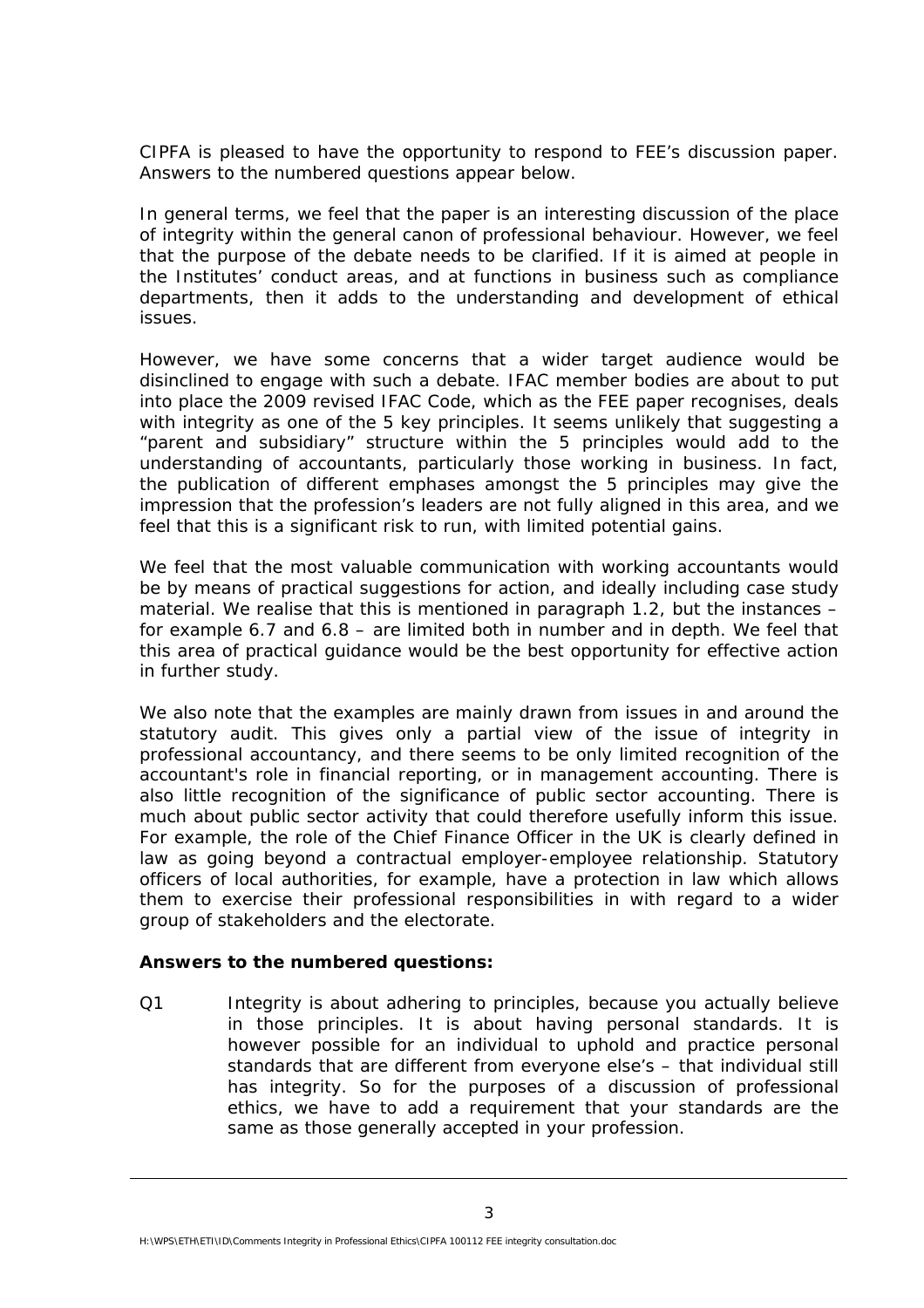- Q2 Integrity could be seen as a necessary element of personal character that needs to exist in order for the other principles to work. The other 4 IFAC principles are perhaps the key examples of where integrity will be displayed. But as suggested above, it is not clear that this analysis would be of much benefit in practical terms to accountants in the workplace. Whilst FEE is correct in identifying integrity as being an overarching characteristic trait that lies above much of the rest of the IFAC code, integrity in itself can not be evaluated - the best proxy that can properly be evaluated is behaviour. The problem here is that it is difficult to establish a code of behaviours that are sufficiently general in principle to cover all circumstances, and to allow for the right amount of individual personal interpretation as to what is right. The nature of any such code would be to become more complex over time, and more complex as different environmental circumstances meet an increasing complexity and diversity in cultural and belief background.
- Q3 Threats to ethical behaviour are very fully discussed in the IFAC Code. The kinds of issue that FEE raises in its documents appear to have as their underpinning the different ethical situations experienced in a contractual relationship involving a professional accountant. The fact that the IFAC code comments up on professionalism twice in its five fundamental principles is clearly indicated that the appropriate relationship should be that of a professional.
- Q4: A tougher economic climate may make it harder for the accountant to resist pressures to act in inappropriate ways. The pressures are particularly likely to apply to an accountant in business, who usually relies for employment on one organisation.
- Q5 There is a treatment of this issue in the conduct section of CIPFA's website: http://www.cipfa.org.uk/conduct/
- Q6 Another way to look at this is to say that integrity is "what you ARE", while the other IFAC principles are "what you DO." So in this sense, the identification of integrity as the core principle is a viable analysis. However, it is important to avoid any wording that would diminish the relevance of the other principles.
- Q7 It is accepted that there is overlap amongst the 5 principles.
- Q8 To counter the question with another question, how is it possible to judge a person's character (other than someone with whom one is very close) except by his or her actions? Obviously, it is possible to distinguish in conceptual terms between a person's mindset, and his behaviour – but it is only behaviours that can be observed. On the whole it is not possible to assess accurately the validity of somebody's beliefs. Those beliefs can either be professed in hypocritical fashion, or genuinely believed, and if they are the latter then they are self authenticating and cannot be evaluated externally. However, beliefs are likely to generate a series of character traits, which can be more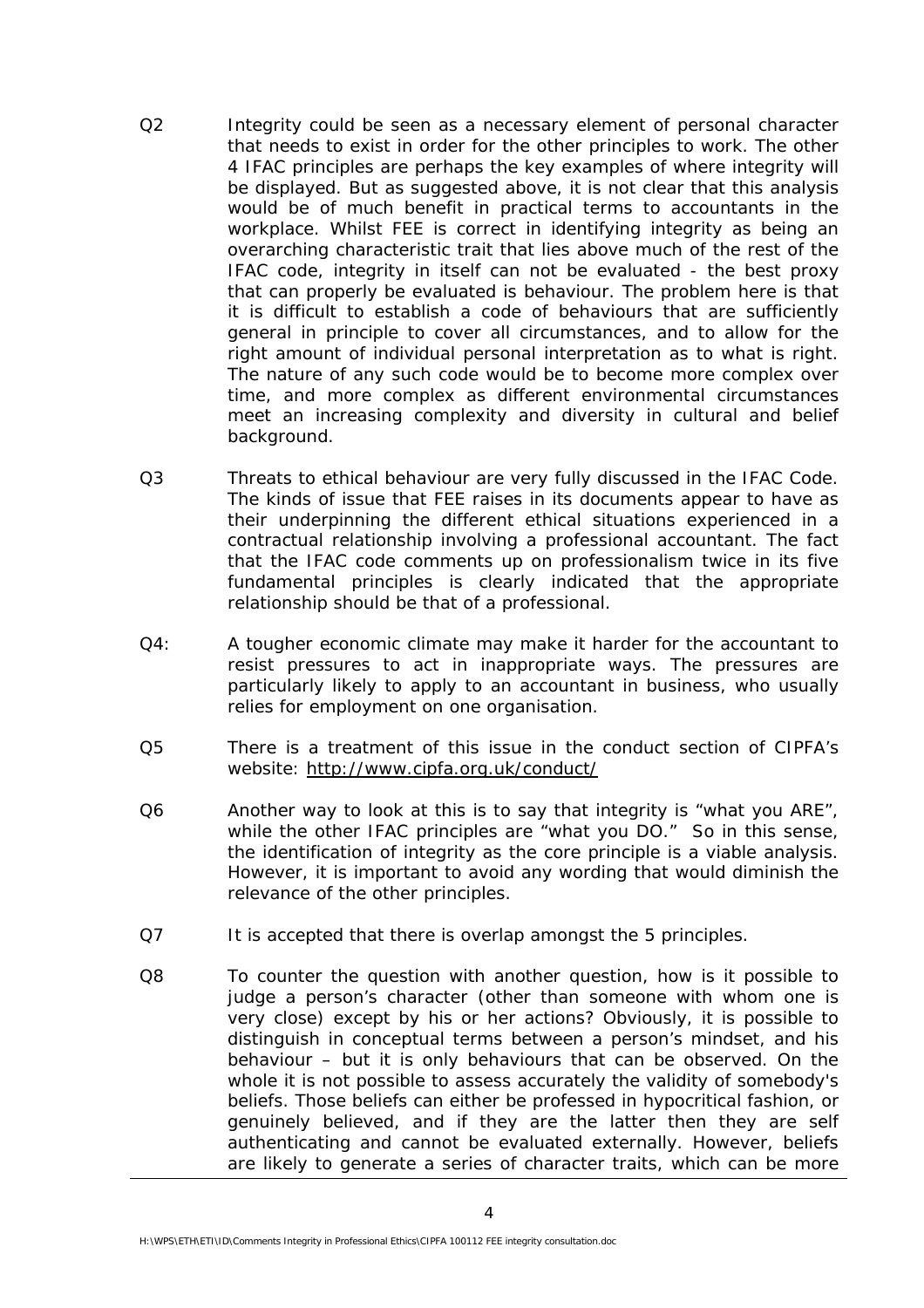clearly observed, though much more difficult to evaluate. Such characteristics may not only be influenced by belief but also by the prevailing culture into which those beliefs are set. The most apparent level which can be judged is behaviour. The difficulty is in judging whether actual behaviours are themselves the result of character traits which are in turn the results of belief.

- Q9 It is certainly true that an individual's perceived integrity has a marked effect on public perception of the profession as a whole. It is difficult to say whether the reverse is true. Presumably there is a tendency for most individuals to follow what they think is generally accepted practice. Naturally, this must have implications for any disciplinary process, depending on the extent to which a particular practice is permitted or banned by laws, accounting standards, or other regulation.
- Q10 As discussed above, there is a greater need for practical guidance for the busy accountant in the workplace.
- Q11 As discussed in Q2, it is difficult to distinguish character from actions. The issue of applying disciplinary process must rely on actual instances of actions that infringe an established ethical code. The position of integrity in respect of the other 4 principles would not seem to be immediately relevant in a disciplinary case – infringement of the standards to be expected under any of the 5 principles could be grounds for a case. The wording in 5.1 seems to recognise that integrity, transparency and expertise are all inextricably linked elements of ethics.
- Q12 The characteristics set out in 5.2 seem reasonable; we are also happy with the wording that appears in 4.1, 4.3 and 4.5. It may help to explore a little further the apparent contradiction between (e) consistency and (f) being open minded and willing to change.

 We were a little puzzled by the comment in 5.3 that "facts and circumstances should be avoided …" We assume that the intended message is that accountants should avoid getting into situations where there could be scope for misinterpretation?

 And under 5.4, the definition is a little too much of the type "it's not this, and it's not that." Perhaps it would be better to say what it actually is – the topic could be described as "objectivity," and there is material on this in the IFAC Code.

Q13 In addition to the IFAC Code, CIPFA supports the Nolan Principles on Public Life. These are consistent with IFAC, but include further principles for consideration. While these have particular resonance for a public servant, and the wording is clearly with public service in mind, the concepts behind them should have some degree of general relevance. A brief discussion of these additional concepts follows: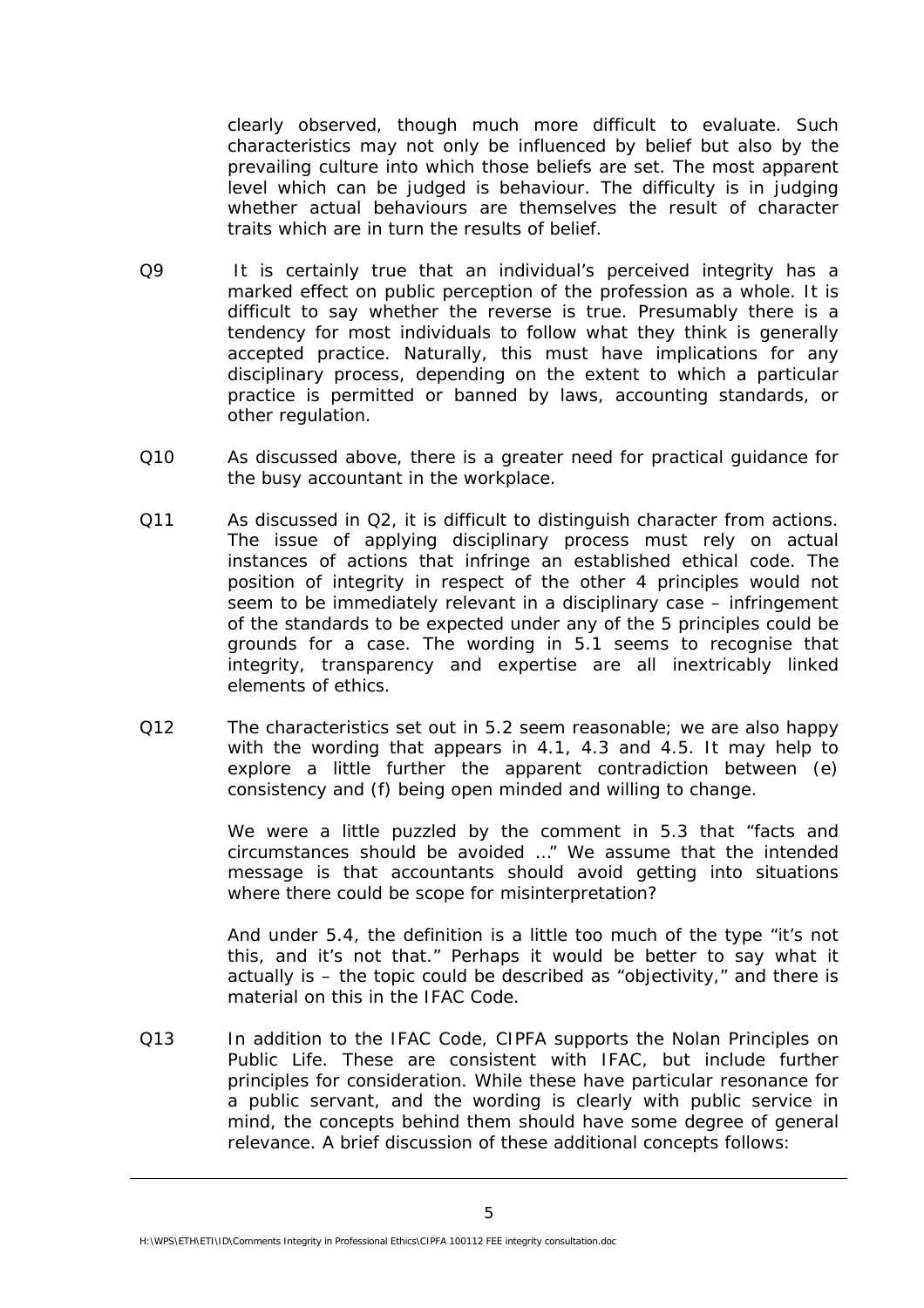Selflessness  $-$  the avoidance of doing things for personal gain  $$ resonates closely with the notion of professional conduct, buttressed by the specific prohibition of insider dealing under confidentiality.

 Openness - this may seem to sit uncomfortably alongside the exhortation to confidentiality, but in practice it is complementary.

 Openness recognises that activities undertaken with public money ought to be visible to the public, so that temptation to doubtful or corrupt activity is made harder: so a breach of the confidentiality principle through abuse of a piece of inside information for personal gain would be easier to spot if the consequent transaction was open.

 Commercial enterprise requires more confidentiality, but there may be a parallel around how to deal fairly with the information needs of various stakeholders.

 Accountability is required in the overall conduct of business. It applies to public sector accountants as to other public sector employees. It might be argued that this principle is encompassed within professional competence and due care, but it is possible to say that this is not a special requirement that marks the accountancy professional out from public service people in general. The parallel is that all accountants in whatever sector have a responsibility to look out for their stakeholders

 Leadership is about setting a good example, implicit for all professional accountants in the fundamental principles. But the burdens of example setting grow with seniority. So while all professionals must set a good example by their conduct, there is an extra obligation on those who are finance directors, chief executives or heads of functions. All professional accountants who manage staff should ensure that they lead by example, and provide proper training, including in ethics and other aspects of professional behaviour, for their teams.

Q14, 15, 16 We have little to add to the analysis here. Clearly, CIPFA supports the need for clear ethical values, and we believe that clearly expressed codes of conduct, that are actively supported and practised by top management, are key factors.

> FEE may like to take note of IFAC's 2007 International Good Practice Guidance for Professional Accountants in Business, "Defining and Developing an Effective Code of Conduct for Organizations."

Q17 It is a key role for national institutes and the international federations to develop and communicate practical support material that accountants in the workplace can recognise as relevant to their circumstances. Case studies, templates and toolkits are likely to be most effective.